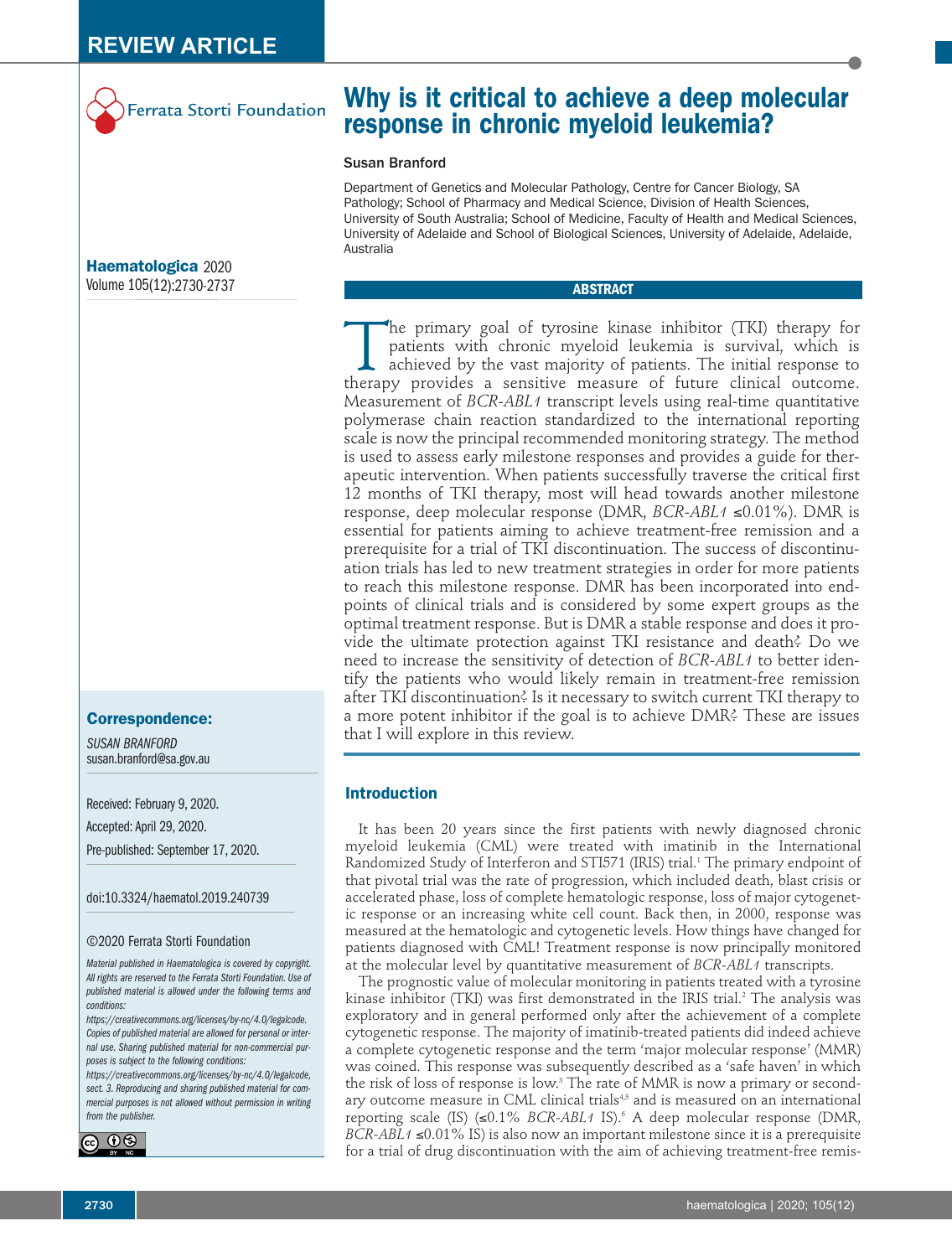sion (TFR). The safety of TKI discontinuation for patients who achieve and maintain a DMR has been demonstrated in multiple clinical trials<sup>7-16</sup> and international expert groups have incorporated TKI discontinuation into their recommendations and guidelines.17-20

The majority of CML patients will require lifelong TKI treatment and long-term molecular monitoring is recommended for all patients with CML.18-20 The European LeukemiaNet (ELN) mandates measurement of *BCR-ABL1* transcripts according to the IS at least 3 monthly, even after MMR is confirmed because close monitoring is required to assess eligibility for TKI discontinuation.19 Most patients will eventually achieve a DMR.21,22 Whether or not DMR predicts survival has been debated and it has not been confirmed that it does. $^{22\cdot 24}$  Achieving a sustained DMR is a prerequisite for TKI discontinuation, but is it also a biomarker for better clinical outcomes?<sup>23,25</sup>

# **Is deep molecular response the optimal molecular response for patients with chronic myeloid leukemia?**

In 2013, the ELN incorporated molecular monitoring using standardized real-time quantitative polymerase chain reaction (qRT-PCR) analysis into their recommendations for the management of CML.<sup>26</sup> An optimal response was *BCR-ABL1* ≤10%, ≤1% and ≤0.1% at 3, 6 and 12 months of TKI therapy. Treatment failure was defined as *BCR-ABL1* >10% at 6 months and >1% at 12 months. These recommendations were based on strong evidence collected over many years<sup>27-35</sup> and subsequent studies consolidated the recommendations.36-41 The importance of a one-log reduction of *BCR-ABL1* by 3 months and two-log reduction by 6 months for progression-free survival was reported as early as 2003.<sup>28,29</sup> The equivalent *BCR-ABL1* transcript values on the IS are 10% and 1%, respectively. An update of molecular data generated in the IRIS trial was published in 2010, and used to examine the prognostic significance of early molecular response.30 Landmark analyses of *BCR-ABL1* values at 6, 12 and 18 months of imatinib therapy established that event-free survival was inferior for patients with >10% at 6 months and >0.1% at 12 and 18 months. Progression to accelerated phase or blast crisis and overall survival were inferior for patients with *BCR-ABL1* >10% at 6 months, and >1% at 12 and 18 months.<sup>30</sup> In 2012, Hanfstein *et al.*<sup>31</sup> and Marin *et al.*<sup>32</sup> confirmed the strong association between *BCR-ABL1* values at 3, 6 and 12 months and outcome. Marin *et al.* reported that the *BCR-ABL1* value at 3 months was the only requirement for predicting outcome for patients treated with a TKI.32 Furthermore, a *BCR-ABL1* value of ≤0.61% at 3 months was highly predictive of subsequent undetectable *BCR-ABL1*. The cumulative incidence of undetectable *BCR-ABL1* at 8 years for patients with *BCR-ABL1* ≤0.61% was 84.7% whereas it was 1.5% for those with >0.61% (*P*<0.001).<sup>32</sup> This study highlighted the importance of rapid leukemic clearance for a subsequent DMR.

The 2013 ELN recommendations for the management of CML<sup>26</sup> were the first time that molecular response was incorporated into therapeutic decisions by an expert group, although quite wisely, caution was advised regarding the interpretation of the molecular values. An additional molecular test was recommended to confirm treatment failure. Numerous publications had confirmed the predictive value of molecular monitoring,<sup>27-35</sup> but most of the studies had been performed in academic centers with

long-term experience in molecular monitoring. The ELN recognized that the standard of testing in these studies may not have represented the typical standard at that time.

Widespread incorporation of molecular monitoring for clinical decisions was made possible by the introduction of the standardized IS for *BCR-ABL1*. This was coupled with harmonization of testing processes, standardization of the nomenclature for reporting molecular response and the development of reference material.<sup>42-50</sup> The term complete molecular response was replaced by MR4 (*BCR-ABL1* ≤0.01% IS) and MR4.5 (*BCR-ABL1* ≤0.0032% IS).<sup>47</sup> These terms apply to both detectable and undetectable *BCR-ABL1* and incorporate the sensitivity achieved for individual samples. However, method standardization has been challenging and regular molecular monitoring on the IS is by no means available to all patients because economic circumstances may hinder its widespread use.51,52 Nevertheless, molecular monitoring is the principal recommended monitoring strategy.<sup>18-20</sup> Furthermore. in countries with the most advanced standardized monitoring programs, multicenter, high-quality DMR assessment is achievable. This was demonstrated in a recent study conducted by the European Treatment and Outcome Study (EUTOS) group in which DMR was measured reliably by local laboratories in Europe, not just the key reference laboratories of individual countries.<sup>53</sup>

There are differences of opinion between experts regarding the early molecular response milestone values. Table 1 compares these values between the recent updated ELN recommendations<sup>19</sup> and the National Comprehensive Cancer Network (NCCN) clinical practice guidelines.<sup>20</sup> The NCCN guidelines have less stringent *BCR-ABL1* cut-off values at 6 months (≤10%) and 12 months  $(\leq 1\%)$  for TKI-sensitive disease (no change of therapy required). The ELN cut-off values for an optimal response are ≤1% at 6 months and ≤0.1% at 12 months (no change of therapy required). Furthermore, the ELN now considers a *BCR-ABL1* value of ≤0.01% at any time as the optimal response for patients aiming for TFR. The ELN has a buffer response criterion of 'warning' between each milestone *BCR-ABL1* cut-off value. A recommendation in cases of 'warning' is additional molecular monitoring if the kinetics of response is not clear. The trend of *BCR-ABL1* decline over time can aid clinical decisions.<sup>54,55</sup> The NCCN also suggests assessing the trend of decline for patients with *BCR-ABL1* only slightly >10% at 3 months before making drastic decisions regarding the treatment strategy. The definition of TKI-resistant disease after 12 months of TKI therapy is less stringent in the NCCN guidelines than in the ELN recommendations: *BCR-ABL1* cut-off >10% for the NCCN and >1% for the ELN (ELN 'Failure' category).

The most recent NCCN guidelines differ from previous versions in which a *BCR-ABL1* value of ≤0.1% at 12 months indicated TKI-sensitive disease.<sup>56</sup> The value is now ≤1% at 12 months and TKI-resistant disease is defined as >1% at ≥15 months.<sup>20</sup> However, the NCCN still recognizes the value of MMR at 12 months and a statement is included in the 2020 guidelines: "*BCR-ABL1* 0.1% at 12 months is associated with a very low probability of subsequent disease progression and a high likelihood of achieving a subsequent MR4.0, which may facilitate discontinuation of TKI therapy."<sup>2</sup>

A recent analysis of the German CML-Study IV con-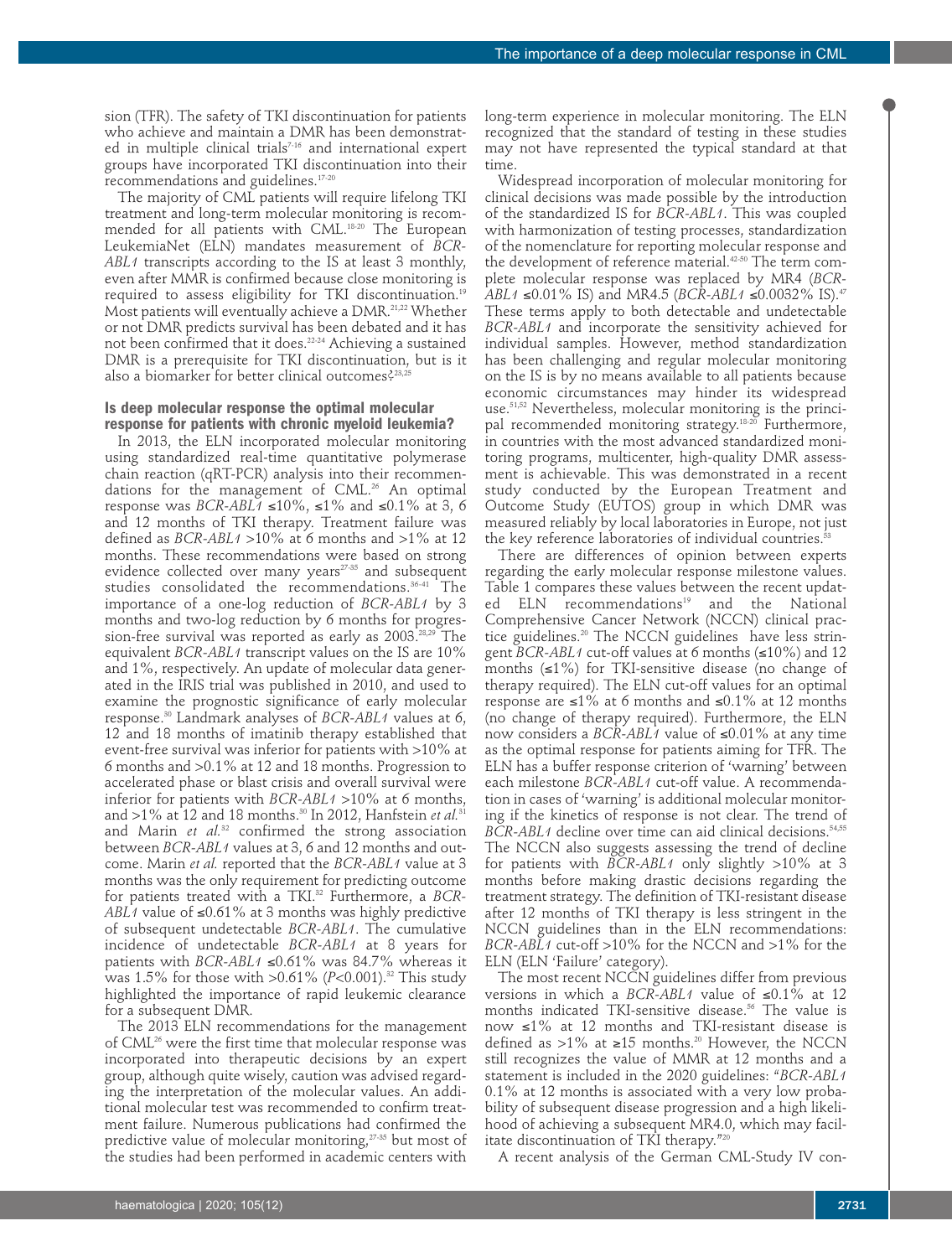firmed the optimal response time to achieve 1% *BCR-ABL1* at about 12 to 15 months for progression-free survival, with progression being development of accelerated phase, blast crisis or death. $\frac{5}{7}$  The study also investigated when it is necessary to regard lack of MMR as treatment failure, indicating that a switch of therapy is warranted. The landmark time point of 2.5 years to achieve MMR showed the largest difference between those with or without MMR with regard to progression-free survival.<sup>57</sup> A specific time to achieve DMR for progression-free survival was not detected. The updated ELN recommendations now state a change of treatment may be considered if MMR is not reached by 36-48 months.<sup>19</sup>

#### **How stable is deep molecular response?**

Multiple issues may contribute to loss of a DMR, including dose reduction, and cessation or non-adherence to therapy. A rise in *BCR-ABL1* levels can be an exquisite indicator of non-adherence.<sup>58</sup> A very rapid rise can indicate complete lack of kinase inhibition due to abrupt TKI cessation.58 Loss of a DMR is rarely associated with drug resistance. A recent single-center review of 450 patients demonstrated that sustained MR4 for at least 12 months represented a secure response threshold.59 This finding only applied to compliant patients with no history of previous TKI resistance who received standard-dose TKI. No such patient lost a MMR, whereas loss of MMR occurred in 25% of patients who had not achieved a MR4. Importantly, failure to sustain a MR4 was the only significant variable for loss of MMR in multivariate analysis.<sup>59</sup> We also found that sustained undetectable *BCR-ABL1*  $(MR4.5)$  was associated with sustained MMR.<sup>21</sup> Conversely, MMR was lost in six of 22 (27%) patients with sustained detectable *BCR-ABL1* and was associated with the acquisition of imatinib-resistant *BCR-ABL1* kinase domain mutations in three of six patients. None of these three patients had achieved a DMR. Similarly, a recent study found *BCR-ABL1* mutations in 26% of patients who lost a MMR, although it is not known whether any of these patients achieved a DMR.<sup>60</sup>

The molecular response levels use defined cut-off values and the inherent variability of the quantitative PCR assay means there will be fluctuations above or below the cut-off values.61,62 These fluctuations will be greater at low levels of *BCR-ABL1*. However, in some cases, fluctuations are an indication of subsequent relapse. A study of 208 patients treated with imatinib as their first-line therapy investigated the outcome of patients with fluctuating

*BCR-ABL1* values according to the level of response achieved.63 A stable molecular response was defined as persistence of the same molecular response (MMR, MR4 or MR4.5) at three consecutive assessments. A fluctuation was the achievement of the molecular response and its subsequent loss. For patients who had not yet achieved DMR but had achieved MMR, 12.6% had at least one fluctuation. These patients had a significantly poorer failure-free survival compared to patients with no fluctuation: 82.4% *versus* 93.2%, respectively. Of patients with DMR and fluctuations, none acquired resistance or *BCR-ABL1* kinase domain mutations. This study demonstrated that unstable MMR was associated with an increased risk of imatinib resistance, whereas fluctuations of deeper molecular responses did not influence outcome.<sup>6</sup>

Data suggest that when a DMR is achieved it is relatively stable and the risk of TKI resistance is low. However, vigilance and long-term molecular monitoring are recommended, even for patients with stable DMR. A rare case of late relapse associated with the acquisition of a *BCR-ABL1* kinase domain mutation after long-term, stable, undetectable *BCR-ABL1* (MR4.5) has been reported.<sup>64</sup> A Y253H mutation was first detectable by Sanger sequencing more than 2 years after *BCR-ABL1* transcripts became detectable, which was almost 9 years after commencing imatinib therapy.

# **Does real-time quantitative polymerase chain reaction analysis provide sufficient sensitivity?**

Multiple clinical trials have consistently confirmed that approximately half of the patients who stop TKI in a stable DMR have molecular recurrence.<sup>7-16</sup> Despite many years having passed since results of the first discontinuation trials were reported, reliable prediction of molecular relapse has eluded researchers. The NCCN provides criteria for attempting TKI discontinuation, which include stable MR4 ( $BCR$ - $ABL1 \le 0.01\%$ ) for at least 2 years.<sup>20</sup> The French CML Study Group recommends MR4.5 (*BCR-ABL1* ≤0.0032%) for at least 2 years.<sup>17</sup> Although the difference in *BCR-ABL1* levels seems minor, the slow kinetics of the *BCR-ABL1* decline means that MR4.5 may not be reached until many months, or even years, after MR4.<sup>22,65</sup> In the German CML-Study IV the estimated median time to reach MR4 was 3.1 years, and that to reach MR4.5 was 4.9 years.22 Horn *et al.* assessed the transcript dynamics of patients treated with 400 mg imatinib.<sup>65</sup> They estimated that the median time to reach MR4 was 5.3-6.5 years while that to reach MR4.5 was 9.1-10.7 years. Similarly,

|  |  |  | Table 1. Molecular response milestones according to international recommendations and guidelines. |  |
|--|--|--|---------------------------------------------------------------------------------------------------|--|
|  |  |  |                                                                                                   |  |

| <b>Milestones</b> | <b>ELN 202019</b><br><b>Optimal</b>                     | <b>NCCN 202020</b><br><b>TKI-sensitive disease</b> | <b>ELN 202019</b><br><b>Warning</b>                        | <b>NCCN 2020<sup>20</sup></b><br><b>Possible TKI</b><br>resistance | <b>ELN 202019</b><br><b>Failure</b>                   | <b>NCCN 202020</b><br><b>TKI-resistant</b><br>disease |
|-------------------|---------------------------------------------------------|----------------------------------------------------|------------------------------------------------------------|--------------------------------------------------------------------|-------------------------------------------------------|-------------------------------------------------------|
| 3 months          | $\leq 10\%$                                             | $\leq 10\%$                                        | $>10\%$                                                    | $>10\%$                                                            | $>10\%$ if confirmed<br>within 1-3 months             | NA                                                    |
| 6 months          | $\leq 1\%$                                              | $\leq 10\%$                                        | $>1-10\%$                                                  | <b>NA</b>                                                          | $>10\%$                                               | $>10\%$                                               |
| 12 months         | $\leq 0.1\%$                                            | $\leq 1\%$                                         | $>0.1-1\%$                                                 | $>1-10\%$                                                          | $>1\%$                                                | $>10\%$                                               |
| $\geq 15$ months  |                                                         | $\leq 1\%$                                         |                                                            | <b>NA</b>                                                          |                                                       | $>1\%$                                                |
| Any time          | $≤0.1\%$ or $≤0.01\%$<br>with the aim<br>to achieve TFR |                                                    | $>0.1-1\%$ , loss<br>of MMR indicates<br>failure after TFR |                                                                    | $>1\%$ , resistance<br>mutations and<br>high-risk ACA |                                                       |

ELN: European LeukemiaNet; NCCN: National Comprehensive Cancer Network; TKI: tyrosine kinase inhibitor; NA: not applicable; TFR: treatment-free remission; MMR: major molecular response; ACA, additional chromosome abnormalities in Philadelphia-positive cells.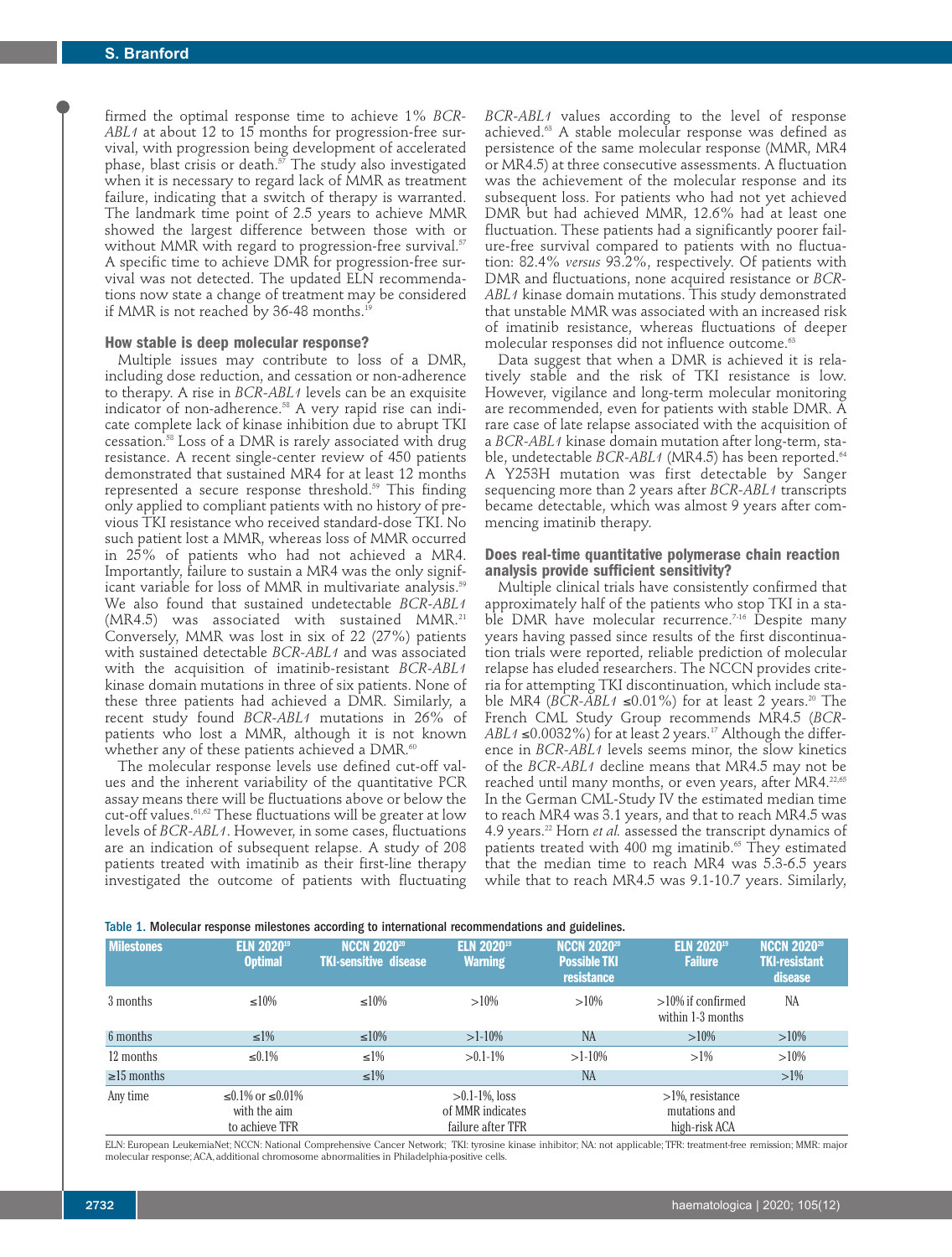for 528 patients treated with imatinib doses of 400, 600 or 800 mg in the first-line setting, we found an approximate 3-year difference between the times to reach MR4 and MR4.5<sup>66</sup> (Figure 1). These studies indicate that the criteria used for TKI discontinuation significantly influence the timing of discontinuation.

A recent meta-analysis of 12 TKI discontinuation trials assessed the factors that influenced the rate of TFR.<sup>67</sup> Trials with a molecular criterion of MR4.5 or better for selecting patients for TKI discontinuation documented higher rates of TFR at 24 months than those with a criterion of MR4.0: 57.2% *versus* 50.5%, respectively. This finding could be associated with the longer treatment duration needed to achieve MR4.5 or better. Longer treatment duration is associated with a higher probability of sustaining TFR.15 It could also indicate that lower



Figure 1. Time difference between achieving MR4 and MR4.5. We determined the cumulative incidence of achieving confirmed MR4 and MR4.5 in 528 patients consecutively treated in clinical trials of imatinib. There was an approximate 3-year difference in the median time to reach the deep molecular response levels in the total cohort. DMR: deep molecular response; CI: confidence interval.

*BCR-ABL1* values before TKI cessation increase the chance of maintaining TFR. However, Ross *et al.* failed to predict TFR using a highly sensitive patient-specific DNA-based quantitative PCR technique (sensitivity10- 6.2).68 None of the patients studied had detectable *BCR-ABL1* mRNA transcripts, with a sensitivity of MR4.5, at TKI discontinuation. The DNA technique detected *BCR-ABL1* in almost all patients, irrespective of whether TFR was maintained or not. Furthermore, DNA *BCR-ABL1* continued to be detectable in remission. In a follow-up of nine patients in long-term TFR, residual DNA *BCR-ABL1* was detected in most patients. In two of these nine patients, DNA *BCR-ABL1* was persistently detectable at every measurement time-point over 6.5 and 10.5 years, and the level declined over time.<sup>69</sup> The authors hypothesized that this could indicate gradual extinction of long-lived lineage-committed cells that lack self-renewal capacity or depletion of slowly proliferating leukemic precursor cells. In a recent analysis that included the same patients, the lineage of residual leukemic cells in patients who sustained TFR was investigated.70 Residual DNA *BCR-ABL1* was detected predominantly in the lymphoid compartment and never in granulocytes. This was an important finding since the study demonstrated that the detection of residual *BCR-ABL1* may not imply the persistence of multipotent leukemic cells. Additionally, lymphocytes were found to be part of the leukemic clone at the time of diagnosis of CML and *BCR-ABL1* was expressed in both RNA and DNA. This may have implications for studies in which T cells are used as a source of non-leukemic cells to establish the somatic status of variants in next-generation sequencing studies.<sup>71</sup>

Digital PCR is being increasingly used to measure residual *BCR-ABL1* DNA and RNA and may improve the precision and sensitivity of detection.13,72-82 Goh *et al.* improved the sensitivity of *BCR-ABL1* transcript detection by pre-amplification prior to digital  $PCR<sub>1</sub><sup>72</sup>$  thereby introducing a semi-quantitative nested PCR approach.<sup>83</sup> Importantly, *BCR-ABL1* transcripts were detected by digital PCR in patients with stable undetectable *BCR-ABL1* using the standard qRT-PCR method. This observation



Figure 2. Patients with MR4 at 3 years of imatinib treatment have a high probability of reaching MR4.5 with continued imatinib. Patients without a major molecular response or MR4 at 3 years of first-line imatinib therapy may benefit from a switch to a more potent tyrosine kinase inhibitor if the goal of therapy is to achieve MR4.5.<sup>66</sup> MMR: major molecular response.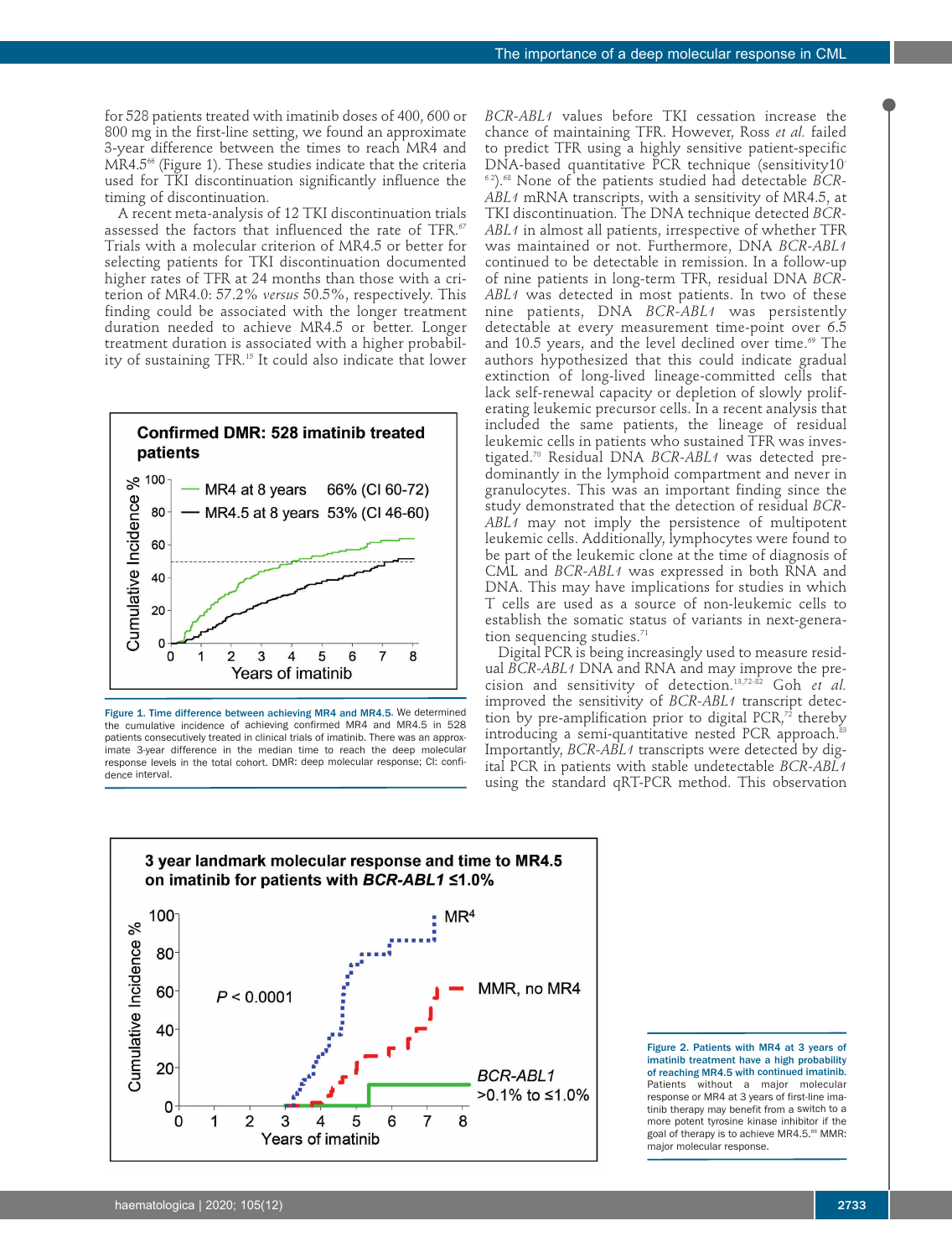corroborates the studies reporting residual DNA *BCR-*ABL1 in similar patients' samples.<sup>6</sup>

A critical factor for the reliability of data when using very sensitive PCR is controlling for contamination and false positive results. This is overcome by quantification of genomic DNA *BCR-ABL1* breakpoints that are unique to each patient. However, RNA-based techniques are prone to contamination since common sequences are amplified for each patient. Negative controls for each step of the assay are essential to detect contamination and to establish the threshold for positivity. Optimization of a digital droplet PCR (ddPCR) method ensured a background false-positive rate of only 5% of samples and reliably detected *BCR-ABL1* transcripts to MR5 (0.001%).78 Another group carefully evaluated the positivity threshold of a ddPCR method by testing 30 samples from non-CML patients.<sup>79</sup> The method was used to measure residual disease in a substantial proportion of patients enrolled in the Stop Imatinib 2 (STIM2) study prior to TKI discontinuation. The patients all had undetectable *BCR-ABL1* transcripts by qRT-PCR at a sensitivity level of MR4.5 for at least 2 years. Using the more sensitive ddPCR method, a cut-off value for detectable residual disease was established to predict TFR. A conversion factor to the IS was also established. Patients with residual *BCR-ABL1* levels above the the threshold of 0.0023% IS had a higher probability of molecular recurrence at both 6 and 12 months after TKI discontinuation: 66% *versus* 44% and 68% *versus* 46%, respectively. However, purely on the basis of ddPCR positivity *versus* negativity, there was no predictive power for disease recurrence.<sup>79</sup>

Whether or not digital PCR can reliably identify the patients destined for TFR requires further analysis and at this stage the technique should not be used to select patients for a TFR attempt.<sup>79,85</sup> Key factors for resolution are harmonization of methods and standardization to the IS. Importantly, laboratories must ensure that threshold levels above the background noise are carefully implemented. Furthermore, based on the ddPCR data from the STIM2 trial,<sup>79</sup> Yan *et al.* estimated that if the ddPCR cut-off of <0.0023% IS had been added to the STIM2 entry criteria, the rate of TFR at 12 months would have been 54% instead of the reported 49% for the patients tested by ddPCR.<sup>85</sup> Furthermore, some patients capable of maintaining TFR would be excluded. The authors of the STIM2 ddPCR study clearly stated that this degree of improvement was insufficient for implementation of ddPCR for selection of patients.<sup>79</sup> However, digital PCR may become an important complement to qRT-PCR in decisions for attempting TFR, in particular, using a ddPCR method that reports *BCR-ABL1* values on the IS.<sup>86</sup>

Factors other than the depth of *BCR-ABL1* response at the time of stopping TKI may influence sustained TFR. The duration of DMR before stopping treatment and longer duration of therapy were factors in the EURO-SKI study, which is the largest discontinuation trial.<sup>15</sup> The detection of *BCR-ABL1* transcripts using sensitive PCR in patients with TFR demonstrates that elimination of the leukemic clone may not be necessary for sustained TFR.<sup>72</sup> Immune surveillance may be an important factor. 87,88 Sustained MR4.5 is a reasonable molecular response for a TFR attempt and methods should aim to reliably detect MR4.5, irrespective of whether the method used is qRT-PCR or digital PCR.

#### **Strategies to improve the rates of MR4.5**

The first-line use of the second-generation TKI nilotinib and dasatinib is associated with higher rates of MMR and MR4.5 than the rates following the use of imatinib and the responses are achieved earlier.<sup>89,90</sup> However, deeper molecular responses did not translate into improved survival. Strategies have been explored to induce deeper molecular responses for imatinib-treated patients, including switching to a more potent inhibitor. The ENESTcmr clinical trial was a randomized study for imatinib-treated patients in complete cytogenetic response with detectable *BCR-ABL1*. 91,92 Patients continued on imatinib or switched to nilotinib 400 mg twice daily. The primary endpoint of the study was undetectable *BCR-ABL1* MR4.5 at 12 months. Higher rates of MMR and MR4.5 were achieved with nilotinib, although adverse events were more common. The cumulative incidence of MR4.5 following the switch to nilotinib was 32.7% at 12 months and  $42.9\%$  at 24 months.<sup>91</sup> The cumulative incidence of MR4.5 among patients who continued imatinib therapy was 13.5% and 20.8% at 12 and 24 months, respectively. Consistent with other trials, cardiovascular events were more frequent among the nilotinib-treated patients.<sup>92</sup> The potential for improved molecular responses with more potent TKI must be assessed in light of the potential for cardiovascular events. $93$  Furthermore, with the high cost of second-generation TKI in many countries, the incremental benefit of using these inhibitors to achieve DMR may not provide good value.<sup>94</sup> The ELN had considerable discussion when revising the recommendations for managing CML in regards to the advisability of using a second-generation TKI in the first- or second-line setting to achieve DMR. However, there was no final consensus.19

We determined whether there was a level of *BCR-ABL1* in imatinib-treated patients below which a switch to a more potent inhibitor may not be necessary in order to reach a timely MR4.5.<sup>66</sup> Among 528 patients consecutively treated in clinical trials of imatinib, 147 had achieved a complete cytogenetic response, or its molecular equivalent of ≤1.0% *BCR-ABL1*, <sup>95</sup> at 3 years of imatinib treatment. None of these patients had achieved MR4.5 at that time. Landmark analyses demonstrated that the patients without MMR at 3 years of imatinib therapy had a negligible probability of achieving MR4 or MR4.5 with up to 5 additional years of imatinib (Figure 2). These patients may benefit from a switch to a more potent inhibitor in order to achieve DMR. Similarly, patients with MMR but not MR4 at 3 years of imatinib therapy had a significantly lower cumulative incidence of MR4.5 compared to patients with MR4: MMR *versus* MR4, 61% *versus* 100% by 5 years after the landmark (*P*<0.0001). However, most patients with MR4 at 3 years of imatinib therapy did indeed achieve MR4.5 with 2 additional years of imatinib treatment. These findings may help clinical decisions when considering a switch of treatment to optimize TKI discontinuation options, while minimizing the additional risk of adverse events with more potent TKI.

# **Conclusion**

Reaching a DMR is now considered a goal of therapy by many clinicians. The importance of a DMR for patients aiming to achieve TFR is recognized by the inclusion of DMR as an endpoint measure in clinical trials.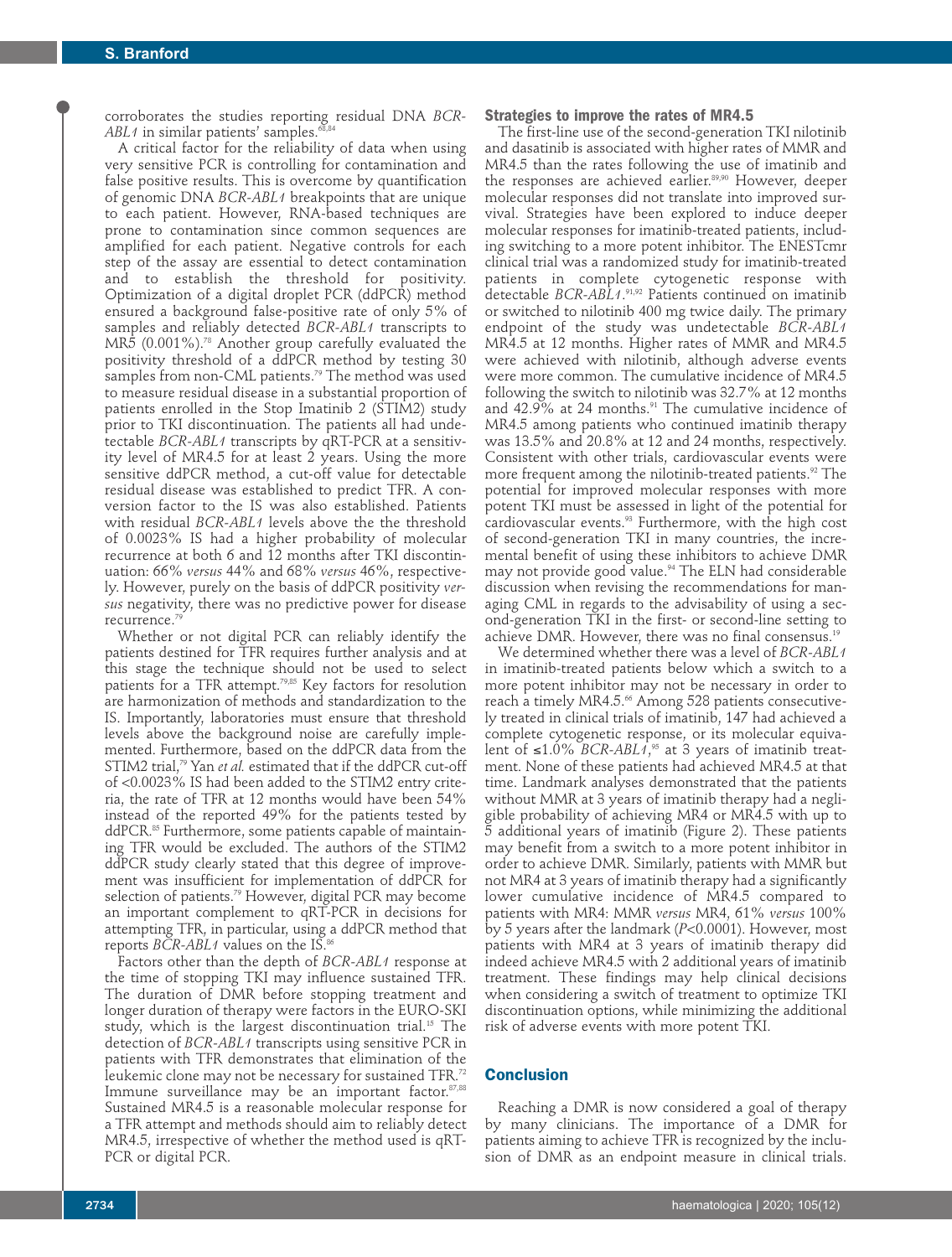Additionally, TFR is increasingly acknowledged as an avenue to save money in over-stretched healthcare budgets.15,96 However, not all patients and clinicians consider TFR as the goal of therapy.<sup>97</sup> Prolonged survival with minimal side-effects are equally important goals and the patient's choice is central for treatment decisions.

The take-home messages from this review are: (i) it can take many years to reach a DMR for some patients and earlier achievement is possible with a second-generation inhibitor; however, there is no consensus on the benefit of using a second-generation inhibitor to achieve a DMR and therapy choices must be made in the context of the individual patient's comorbidities; (ii) a sustained MR4.5 prior to treatment discontinuation may be associated with higher rates of TFR than sustained MR4; and (iii) deeper molecular responses have so far not reliably predicted TFR. Regardless, sustained DMR is certainly a desirable outcome since it is associated with an extremely low risk of loss of response and TKI resistance, and is mandatory for any patient considering TFR.

#### *Acknowledgments*

*The author is funded by the National Health and Medical Research Council of Australia, APP1117718.* 

# **References**

- 1. O'Brien SG, Guilhot F, Larson RA, et al. Imatinib compared with interferon and lowdose cytarabine for newly diagnosed chronic-phase chronic myeloid leukemia. N Engl J Med. 2003;348(11):994-1004.
- 2. Hughes TP, Kaeda J, Branford S, et al. Frequency of major molecular responses to imatinib or interferon alfa plus cytarabine in newly diagnosed chronic myeloid leukemia. N Engl J Med. 2003;349(15):1423-1432.
- 3. Hughes TP, Branford S. Monitoring disease response to tyrosine kinase inhibitor therapy in CML. Hematology Am Soc Hematol Educ Program. 2009;2009(1):477-487.
- 4. Lipton JH, Chuah C, Guerci-Bresler A, et al. Ponatinib versus imatinib for newly diagnosed chronic myeloid leukaemia: an international, randomised, open-label, phase 3 trial. Lancet Oncol. 2016;17(5):612-621.
- 5. Hughes TP, Mauro MJ, Cortes JE, et al. Asciminib in chronic myeloid leukemia after ABL kinase inhibitor failure. N Engl J Med. 2019;381(24):2315-2326.
- 6. Hughes T, Deininger M, Hochhaus A, et al. Monitoring CML patients responding to treatment with tyrosine kinase inhibitors: review and recommendations for harmonizing current methodology for detecting BCR-ABL transcripts and kinase domain mutations and for expressing results. Blood. 2006;108(1):28-37.
- 7. Mahon FX, Rea D, Guilhot J, et al. Discontinuation of imatinib in patients with chronic myeloid leukaemia who have maintained complete molecular remission for at least 2 years: the prospective, multicentre Stop Imatinib (STIM) trial. Lancet Oncol. 2010;11(11):1029-1035.
- 8. Ross DM, Branford S, Seymour JF, et al. Safety and efficacy of imatinib cessation for CML patients with stable undetectable minimal residual disease: results from the TWISTER study. Blood. 2013;122(4):515- 522.
- 9. Rea D, Nicolini FE, Tulliez M, et al. Discontinuation of dasatinib or nilotinib in chronic myeloid leukemia: interim analysis of the STOP 2G-TKI study. Blood. 2017;129(7):846-854.
- 10. Mahon F, Boquimpani C, Kim D, et al. Treatment-free remission after second-line nilotinib treatment in patients with chronic myeloid leukemia in chronic phase: results from a single-group, phase 2, open-label study. Ann Intern Med. 2018;168(7):461- 470.
- 11. Clark RE, Polydoros F, Apperley JF, et al. Deescalation of tyrosine kinase inhibitor therapy before complete treatment discontinua-

tion in patients with chronic myeloid leukaemia (DESTINY): a non-randomised, phase 2 trial. Lancet Haematol. 2019;6 (7):e375-e383.

- 12. Rousselot P, Charbonnier A, Cony-Makhoul P, et al. Loss of major molecular response as a trigger for restarting tyrosine kinase inhibitor therapy in patients with chronicphase chronic myelogenous leukemia who have stopped imatinib after durable undetectable disease. J Clin Oncol. 2014;32(5): 424-430.
- 13. Lee SE, Choi SY, Song HY, et al. Imatinib withdrawal syndrome and longer duration of imatinib have a close association with a lower molecular relapse after treatment dis-<br>continuation: <br>the KID study continuation: the KID study. Haematologica. 2016;101(6):717-723.
- 14. Hochhaus A, Masszi T, Giles FJ, et al. Treatment-free remission following frontline nilotinib in patients with chronic myeloid leukemia in chronic phase: results from the ENESTfreedom study. Leukemia. 2017;31(7):1525-1531.
- 15. Saussele S, Richter J, Guilhot J, et al. Discontinuation of tyrosine kinase inhibitor therapy in chronic myeloid leukaemia (EURO-SKI): a prespecified interim analysis of a prospective, multicentre, non-randomised, trial. Lancet Oncol. 2018;19(6): 747-757.
- 16. Shah NP, Garcia-Gutierrez V, Jimenez-Velasco A, et al. Dasatinib discontinuation in patients with chronic-phase chronic myeloid leukemia and stable deep molecular response: the DASFREE study. Leuk Lymphoma. 2020;61(3):650-659.
- 17. Rea D, Ame S, Berger M, et al. Discontinuation of tyrosine kinase inhibitors in chronic myeloid leukemia: recommendations for clinical practice from the French Chronic Myeloid Leukemia Study Group. Cancer. 2018;124(14):2956-2963.
- 18. Hochhaus A, Saussele S, Rosti G, et al. Chronic myeloid leukaemia: ESMO Clinical Practice Guidelines for diagnosis, treatment and follow-up. Ann Oncol. 2017;28  $(suppl$  4): $iv41$ - $iv51$ .
- 19. Hochhaus A, Baccarani M, Silver RT, et al. European LeukemiaNet 2020 recommendations for treating chronic myeloid leukemia. Leukemia. 2020;34(4):966-984.
- 20. National Comprehensive Cancer Network. NCCN clinical practice guidelines in oncology: chronic myelogenous leukemia. Version 2020. https://www.nccn.org/professionals/physician\_gls/pdf/cml.pdf [Last accessed April 26, 2020].
- 21. Branford S, Seymour JF, Grigg A, et al. BCR-ABL messenger RNA levels continue to decline in patients with chronic phase chronic myeloid leukemia treated with ima-

tinib for more than 5 years and approximately half of all first-line treated patients have stable undetectable BCR-ABL using strict sensitivity criteria. Clin Cancer Res. 2007;13(23):7080-7085.

- 22. Hehlmann R, Muller MC, Lauseker M, et al. Deep molecular response is reached by the majority of patients treated with imatinib, predicts survival, and is achieved more quickly by optimized high-dose imatinib: results from the randomized CML-study IV. J Clin Oncol. 2014;32(5):415-423.
- 23. Falchi L, Kantarjian HM, Wang X, et al. Significance of deeper molecular responses in patients with chronic myeloid leukemia in early chronic phase treated with tyrosine kinase inhibitors. Am J Hematol. 2013;88(12):1024-1029.
- 24. Kantarjian H, Cortes JE. Complete cytogenetic response, not deep molecular response, is associated with survival in chronic myeloid leukemia. J Clin Oncol. 2014;32(27):3077.
- 25. Etienne G, Dulucq S, Nicolini F-E, et al. Achieving deeper molecular response is associated with a better clinical outcome in chronic myeloid leukemia patients on imatinib front-line therapy. Haematologica. 2014;99(3):458-464.
- 26. Baccarani M, Deininger MW, Rosti G, et al. European LeukemiaNet recommendations for the management of chronic myeloid leukemia: 2013. Blood. 2013;122(6):872-884.
- 27. Merx K, Muller MC, Kreil S, et al. Early reduction of BCR-ABL mRNA transcript levels predicts cytogenetic response in chronic phase CML patients treated with imatinib after failure of interferon alpha. Leukemia. 2002;16(9):1579-1583.
- 28. Wang L, Pearson K, Ferguson JE, Clark RE. The early molecular response to imatinib predicts cytogenetic and clinical outcome in chronic myeloid leukaemia. Br J Haematol. 2003;120(6):990-999.
- Branford S, Rudzki Z, Harper A, et al. Imatinib produces significantly superior molecular responses compared to interferon alfa plus cytarabine in patients with newly diagnosed chronic myeloid leukemia in chronic phase. Leukemia. 2003;17(12):2401- 2409.
- 30. Hughes TP, Hochhaus A, Branford S, et al. Long-term prognostic significance of early molecular response to imatinib in newly diagnosed chronic myeloid leukemia: an analysis from the International Randomized Study of Interferon and STI571 (IRIS). Blood. 2010;116(19):3758-3765.
- 31. Hanfstein B, Muller MC, Hehlmann R, et al. Early molecular and cytogenetic response is predictive for long-term progression-free and overall survival in chronic myeloid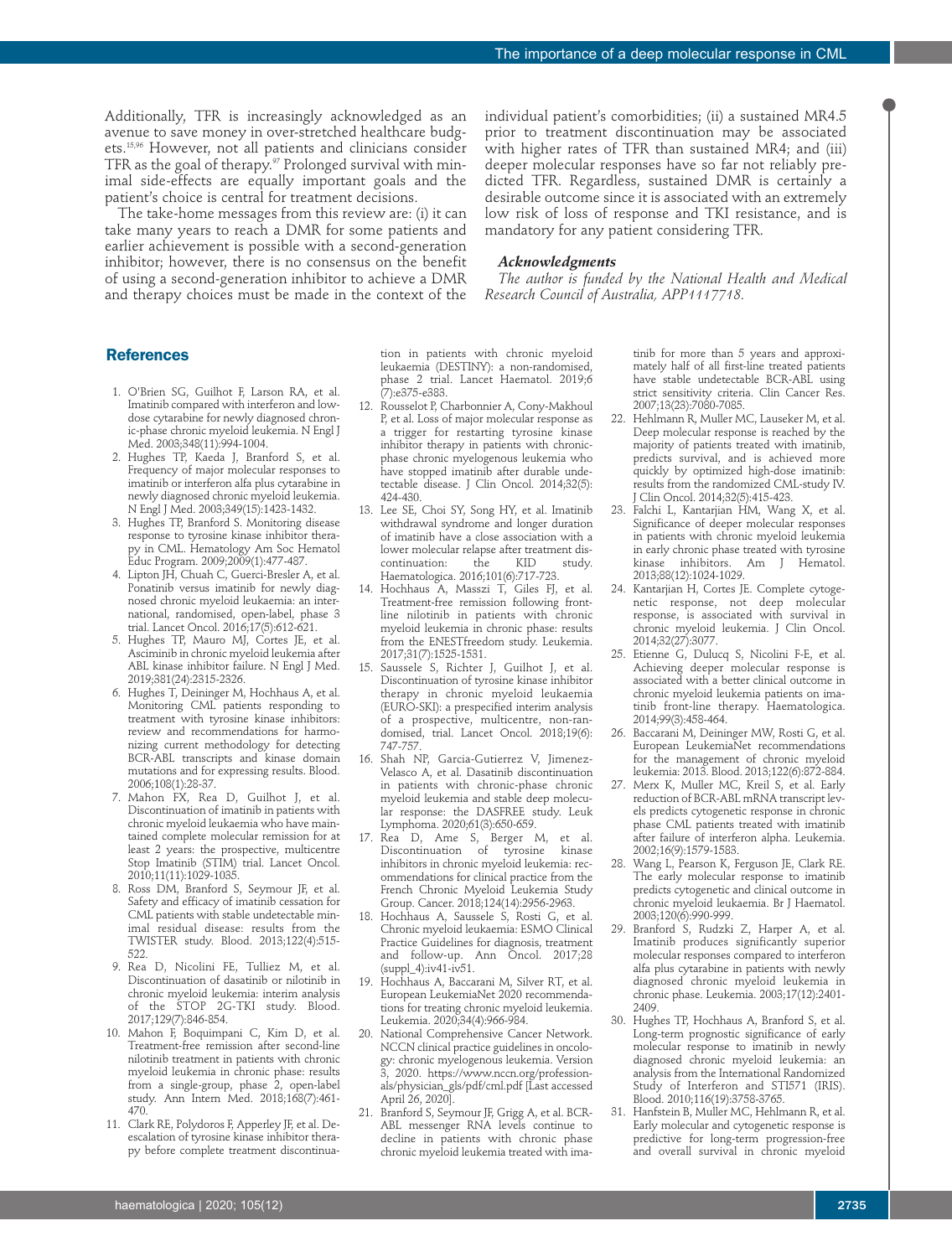leukemia (CML). Leukemia. 2012;26(9):2096-2102.

- 32. Marin D, Ibrahim AR, Lucas C, et al. Assessment of BCR-ABL1 transcript levels at 3 months is the only requirement for predicting outcome for patients with chronic myeloid leukemia treated with tyrosine kinase inhibitors. J Clin Oncol. 2012;30 (3):232-238.
- 33. Branford S, Kim D-W, Soverini S, et al. Initial molecular response at 3 months may predict both response and event-free survival at 24 months in imatinib-resistant or -intolerant patients with Philadelphia chromosomepositive chronic myeloid leukemia in chronic phase treated with nilotinib. J Clin Oncol. 2012;30(35):4323-4329.
- 34. Neelakantan P, Gerrard G, Lucas C, et al. Combining BCR-ABL1 transcript levels at 3 and 6 months in chronic myeloid leukemia: implications for early intervention strategies. Blood. 2013;121(14):2739-2742.
- 35. Marin D, Hedgley C, Clark RE, et al. Predictive value of early molecular response in patients with chronic myeloid leukemia treated with first-line dasatinib. Blood. 2012;120(2):291-294.
- 36. Jain P, Kantarjian H, Nazha A, et al. Early responses predict better outcomes in patients with newly diagnosed chronic ,<br>myeloid leukemia: results with four tyrosine<br>kinase inhibitor modalities. Blood. kinase inhibitor modalities. 2013;121(24):4867-4874.
- 37. Hughes TP, Saglio G, Kantarjian HM, et al. Early molecular response predicts outcomes in patients with chronic myeloid leukemia in chronic phase treated with frontline nilotinib or imatinib. Blood. 2014;123(9):1353-1360.
- 38. Jabbour E, Kantarjian HM, Saglio G, et al. Early response with dasatinib or imatinib in chronic myeloid leukemia: 3-year follow-up from a randomized phase 3 trial (DASI-SION). Blood. 2014;123(4):494-500.
- 39. Kim D, Hamad N, Lee HG, Kamel-Reid S, Lipton JH. BCR/ABL level at 6 months identifies good risk CML subgroup after failing early molecular response at 3 months following imatinib therapy for CML in chronic phase. Am J Hematol. 2014;89(6):626-632.
- 40. Fava C, Rege-Cambrin G, Dogliotti I, et al. Early BCR-ABL1 reduction is predictive of better event-free survival in patients with newly diagnosed chronic myeloid leukemia treated with any tyrosine kinase inhibitor. Clin Lymphoma Myeloma Leuk. 2016;16 Suppl S96-S100.
- 41. Zhang J, Wang Y, Wang J, et al. Early BCR-ABL1 decline in imatinib-treated patients with chronic myeloid leukemia: results from a multicenter study of the Chinese CML alliance. Blood Cancer J. 2018;8(7):61.
- 42. Branford S, Fletcher L, Cross NCP, et al. Desirable performance characteristics for BCR-ABL measurement on an international reporting scale to allow consistent interpretation of individual patient response and comparison of response rates between clinical trials. Blood. 2008;112(8):3330-3338.
- 43. Muller MC, Erben P, Saglio G, et al. Harmonization of BCR-ABL mRNA quantification using a uniform multifunctional control plasmid in 37 international laboratories. Leukemia. 2008;22(1):96-102.
- 44. Muller MC, Cross NCP, Erben P, et al. Harmonization of molecular monitoring of CML therapy in Europe. Leukemia. 2009;23(11):1957-1963.
- 45. White HE, Matejtschuk P, Rigsby P, et al. Establishment of the first World Health<br>Organization International Genetic International Genetic Reference Panel for quantitation of BCR-ABL mRNA. Blood. 2010;116(22):e111-117.
- 46. Cross NCP. Standardisation of molecular monitoring for chronic myeloid leukaemia. Best Pract Res Clin Haematol. 2009;22(3): 355-365.
- 47. Cross NCP, White HE, Muller MC, Saglio G, Hochhaus A. Standardized definitions of molecular response in chronic myeloid leukemia. Leukemia. 2012;26(10):2172- 2175.
- 48. Cross NC, White HE, Colomer D, et al. Laboratory recommendations for scoring deep molecular responses following treatment for chronic myeloid leukemia. Leukemia. 2015;29(5):999-1003.
- 49. Cross NC, White HE, Ernst T, et al. Development and evaluation of a secondary reference panel for BCR-ABL1 quantification on the international scale. Leukemia. 2016;30(9):1844-1852.
- 50. Zhang J-W, Fu Y, Wu Q-S, et al. Standardization of BCR-ABL1 quantification on the international scale in China using locally developed secondary reference panels. Exp Hematol. 2020;81(e3):42-49.
- 51. Pagnano KBB. BCR-ABL1 level monitoring in chronic myeloid leukemia by real time polymerase chain reaction in Brazil - not so real. Rev Bras Hematol Hemoter. 2017;39(3):197-198.
- 52. Malhotra H, Radich J, Garcia-Gonzalez P. Meeting the needs of CML patients in resource-poor countries. Hematology. 2019;2019(1):433-442.
- 53. Mobius S, Schenk T, Himsel D, et al. Results of the European survey on the assessment of deep molecular response in chronic phase CML patients during tyrosine kinase inhibitor therapy (EUREKA registry). J Cancer Res Clin Oncol. 2019;145(6):1645- 1650.
- 54. Hanfstein B, Shlyakhto V, Lauseker M, et al. Velocity of early BCR-ABL transcript elimination as an optimized predictor of outcome in chronic myeloid leukemia (CML) patients in chronic phase on treatment with imatinib. Leukemia. 2014;28(10):1988-1992.
- 55. Branford S, Yeung DT, Parker WT, et al. Prognosis for patients with CML and >10% BCR-ABL1 after 3 months of imatinib depends on the rate of BCR-ABL1 decline. Blood. 2014;124(4):511-518.
- Radich JP, Deininger M, Abboud CN, et al. Chronic myeloid leukemia, version 1. 2019, NCCN clinical practice guidelines in oncology. J Natl Compr Canc Netw. 2018;16(9): 1108-1135.
- Saussele S, Hehlmann R, Fabarius A, et al. Defining therapy goals for major molecular remission in chronic myeloid leukemia: results of the randomized CML Study IV. Leukemia. 2018;32(5):1222-1228.
- 58. Branford S, Yeung DT, Prime JA, et al. BCR-ABL1 doubling times more reliably assess the dynamics of CML relapse compared with the BCR-ABL1 fold rise: implications for monitoring and management. Blood. 2012;119(18):4264-4271.
- Claudiani S, Gatenby A, Szydlo R, et al. MR4 sustained for 12 months is associated with stable deep molecular responses in chronic myeloid leukemia. Haematologica. 2019;104(11):2206-2214.
- 60. Etienne G, Dulucq S, Huguet F, et al. Incidence and outcome of BCR-ABL mutated chronic myeloid leukemia patients who failed to tyrosine kinase inhibitors. Cancer Med. 2019;8(11):5173-5182.
- 61. Branford S, Hughes TP. Practical considerations for monitoring patients with chronic myeloid leukemia. Semin Hematol. 2010;47 (4):327-334.
- 62. Branford S. Molecular monitoring in chronic

myeloid leukemia-how low can you go? ASH Education Program Book. 2016;2016 (1):156-163.

- 63. Molica M, Breccia M, Colafigli G, et al. Long-term impact of molecular response fluctuations in chronic myeloid leukaemia patients treated with imatinib. Br J Haematol. 2018;181(2):275-278.
- 64. Crampe M, Andrews C, Fortune A, Langabeer SE. Late emergence of an imatinib-resistant ABL1 kinase domain mutation in a patient with chronic myeloid leukemia. Case Rep Hematol. 2017;2017: 3548936.
- 65. Horn M, Glauche I, Müller MC, et al. Model-based decision rules reduce the risk of molecular relapse after cessation of tyrosine kinase inhibitor therapy in chronic myeloid leukemia. Blood. 2013;121(2):378- 384.
- 66. Branford S, Ross DM, Yeung DT, Braley J, Hughes TP. Achieving the deep molecular response levels required for an imatinib discontinuation trial is strongly associated with the BCR-ABL level at the first qualifying timepoint (Abstract). Blood. 2014;124(21): 4561.
- 67. Kim J, Park J, Moon Y, et al. Effect of studylevel factors on treatment-free remission rate in patients with chronic myeloid leukemia: a systematic review and metaanalysis. Int J Hematol. 2019;110(6):683-689.
- 68. Ross DM, Branford S, Seymour JF, et al. Patients with chronic myeloid leukemia who maintain a complete molecular response after stopping imatinib treatment have evidence of persistent leukemia by DNA PCR. Leukemia. 2010;24(10):1719- 1724.
- 69. Ross DM, Pagani IS, Shanmuganathan N, et al. Long-term treatment-free remission of chronic myeloid leukemia with falling levels of residual leukemic cells. Leukemia. 2018;32(12):2572-2579.
- Pagani IS, Dang P, Saunders VA, et al. Lineage of measurable residual disease in patients with chronic myeloid leukemia in<br>treatment-free remission. Leukemia. treatment-free remission. 2020;34(4):1052-1061.
- 71. Kim T, Tyndel MS, Kim HJ, et al. Spectrum of somatic mutation dynamics in chronic myeloid leukemia following tyrosine kinase inhibitor therapy. Blood. 2017;129(1):38-47.
- 72. Goh HG, Lin M, Fukushima T, et al. Sensitive quantitation of minimal residual disease in chronic myeloid leukemia using nanofluidic digital polymerase chain reaction assay. Leuk Lymphoma. 2011;52(5): 896-904.
- 73. Jennings LJ, George D, Czech J, Yu M, Joseph L. Detection and quantification of BCR-ABL1 fusion transcripts by droplet digital PCR. J Mol Diagn. 2014;16(2):174-179.
- 74. Mori S, Vagge E, le Coutre P, et al. Age and dPCR can predict relapse in CML patients who discontinued imatinib: the ISAV study. Am J Hematol. 2015;90(10):910-914.
- 75. Alikian M, Ellery P, Forbes M, et al. Nextgeneration sequencing-assisted DNA-based digital PCR for a personalized approach to the detection and quantification of residual disease in chronic myeloid leukemia patients. J Mol Diagn. 2016;18(2):176-189.
- 76. Alikian M, Whale AS, Akiki S, et al. RTqPCR and RT-digital PCR: a comparison of different platforms for the evaluation of<br>residual disease in chronic myeloid disease in chronic myeloid leukemia. Clin Chem. 2017;63(2):525-531.
- 77. Wang W-J, Zheng C-F, Liu Z, et al. Droplet digital PCR for BCR/ABL(P210) detection of chronic myeloid leukemia: a high sensitive method of the minimal residual disease and